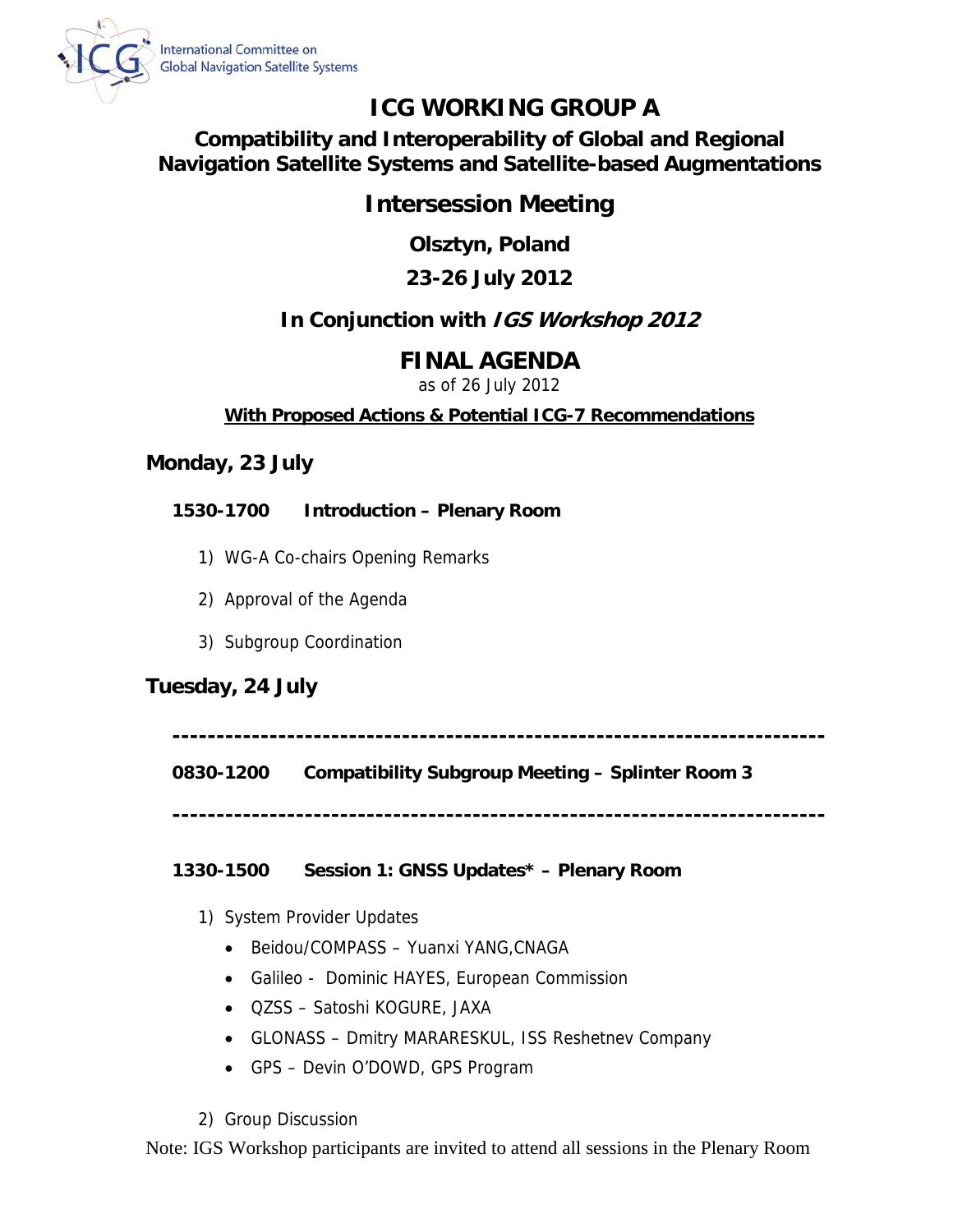**--------------------------------------------------------------------------** 

### **1530-1700 Meeting of the Subgroup on International GNSS Monitoring and Assessment – Plenary Room**

**--------------------------------------------------------------------------** 

## **Wednesday, 25 July**

### **0830-1200 Session 2: GNSS Compatibility – Splinter Room 3**

1) Report of the Compatibility Sub-group

Takahiro MITOME, Dominic HAYES

### Conclusions, Actions, and Recommendation

- 1) The Sub-group agreed on continuing the discussion to facilitate the compatibility among RNSS systems, including potential multilateral discussion frameworks and the frequency bands to be considered.
- 2) The Sub-group discussed Open Service GNSS Performance Parameters and noted there is a risk to reach the DOP saturation limit when the number of RNSS satellites are increased in a way to improve the performance and the solution geometry, which depends on scenarios.
	- **Action to Subgroup**: Develop a plain language consensus definition of the term "DOP Saturation Limit" as an important consideration for Multi-GNSS open service availability. Circulate to the WG for consideration before ICG-7
	- **Action to WG-A:** Members are invited to prepare inputs related to the DOP Saturation Limit for discussion at the ICG-7 meeting of WG-A
	- **Action to the U.S. WG-A Members:** Circulate a draft template with content for open service performance parameters by September 10, 2012
	- **Action to WG-A:** Representatives from each system provider should review the draft template and prepare feedback for presentation and discussion at the ICG-7 meeting of WG-A
- 3) The Sub-group agreed to keep monitoring the ITU activities for new spectrum for IMT (WRC-15 agenda item 1.1) to avoid potential interference into RNSS.
- 4) The Sub-group also agreed on continuing to watch the 700 MHz mobile service channel plan in Europe, which is related to WRC-15 agenda item 1.2, and recognized the importance of the activities to prevent potential harmonic interference into RNSS.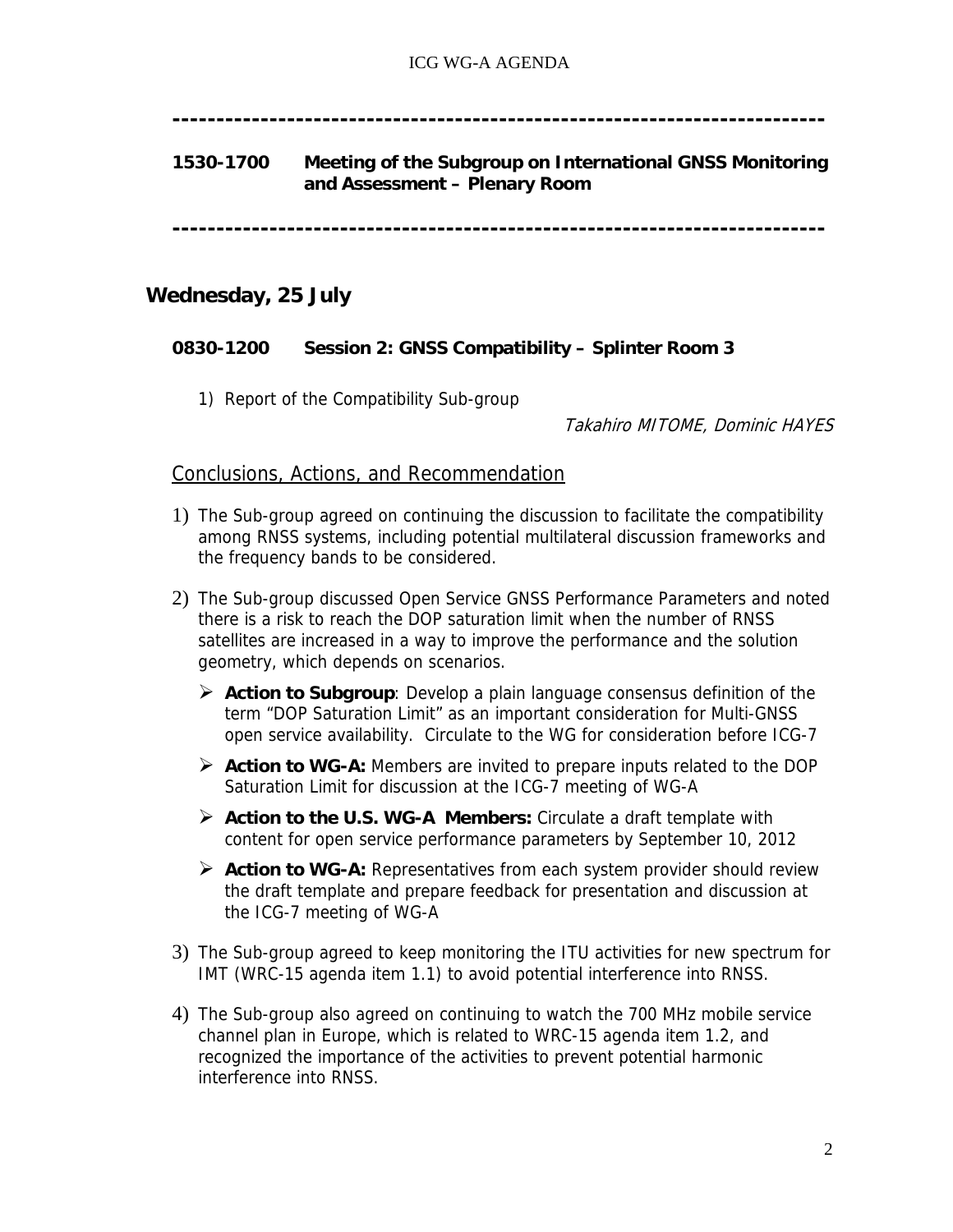#### ICG WG-A AGENDA

- **Action to WG-A:** Investigate specific IMT spectrum utilization plans (ITU-R M.1036-4) within relevant Administration's and regional groups and investigate whether interference mitigation methods already exist within the telecommunications industry
- **Action to Subgroup Chairs:** Modify the subgroup ToR to address the investigation of unlike service interference to GNSS (RNSS) and propose text for the WG-A work plan to also address this area of work

### **Potential ICG-7 Recommendation 7A.2.1**

ICG members are encouraged to actively participate in the ITU-R and regional WRC-15 preparatory work on new IMT spectrum to ensure that proposals do not impact existing and future GNSS operations. Members may also consider forming links with other satellite groups already defending satellite spectrum.

#### **--------------------------------------------------------------------------**

#### **1330-1530 Meeting of the Subgroup on International GNSS Monitoring and Assessment – Plenary Room**

1) Update on International GNSS Monitoring and Assessment Service (iGMAS)

China

2) Update on the Multi-GNSS Asia (MGA) Demonstration Campaign

Japan

3) Update on International GNSS Service (IGS) Multi-GNSS Activities and Plans

IAG/IGS/GGOS

- 4) Status of ICG-6 recommendations
	- a) Recommendation 4.1: Consensus on Open Service GNSS performance parameters
	- b) Recommendation 4.2: Formation of a team to optimize international GNSS monitoring and assessment

**-----------------------------------------------------------------------**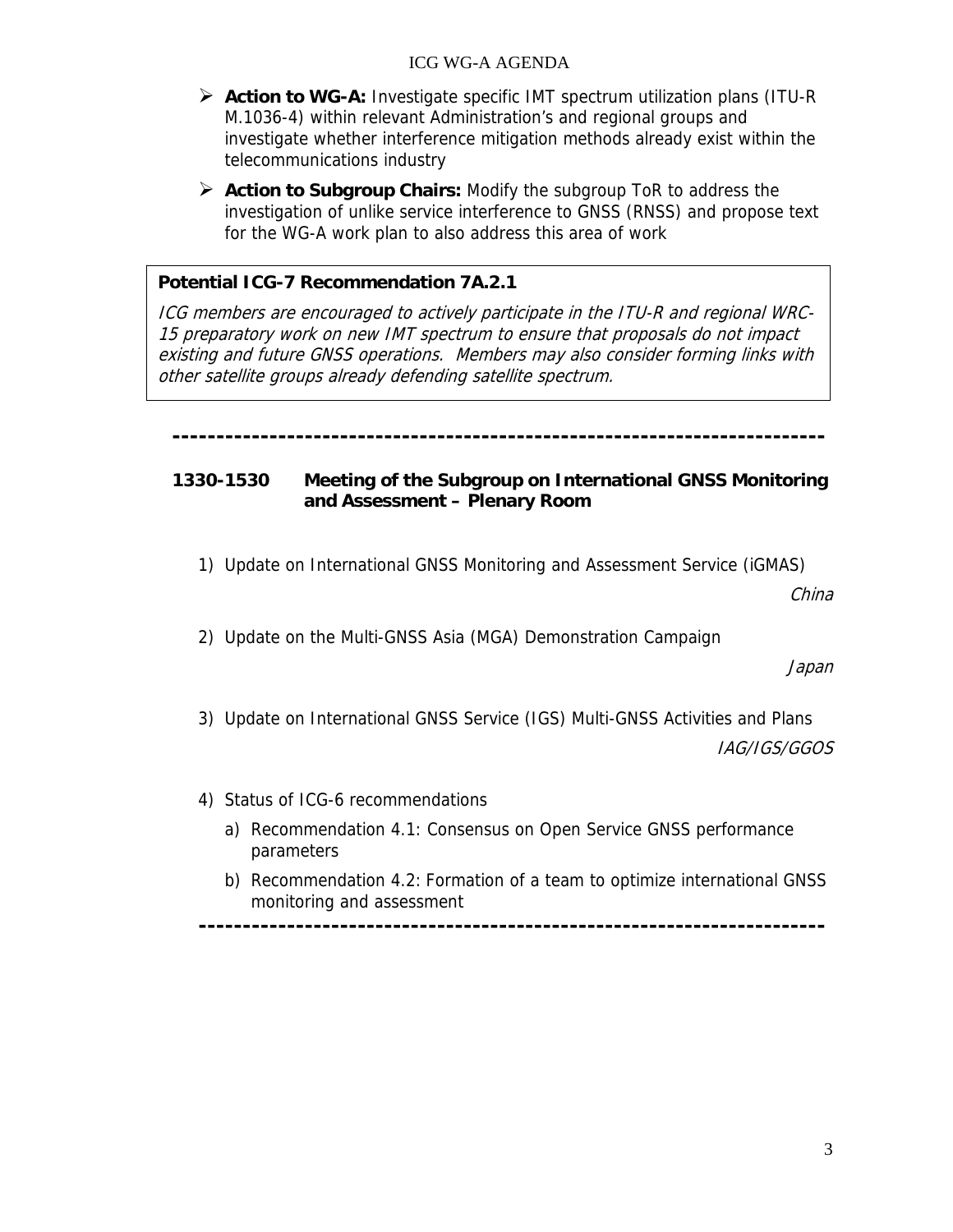### **1600-1700 Session 4: Open Service Information Sharing and Service Performance Monitoring (International GNSS Monitoring and Assessment) – Plenary Room**

1) Report of the Sub-group on International GNSS Monitoring and Assessment Satoshi KOGURE, Yuanxi, YANG

2) Discussion

## Recommendation

### **Potential ICG-7 Recommendation (7A.4.1)**

- Redefine the current IGMA sub-group of WG-A (with B & D participation) as an ICG Task Group. Their task will be to:
	- Determine Service Parameters to Monitor
	- Determine what gaps exist in current monitoring
	- Recommend what should be monitored by:
		- Individual GNSS monitoring/control segments
		- Shared sites of 2 or more GNSS through bilateral agreements
		- Global monitoring of Multi-GNSS parameters
	- Propose Organizational Approach
		- Avoid Duplication?
		- Role of the current/planned IGS?
		- Relationship to the ICG?

## **Thursday, 26 July**

### **0830-1200 Session 3: Spectrum Protection - Interference Detection and Mitigation (IDM) – Splinter Room 3**

1) Report on outcomes of the IDM Workshop (June 2012) Jeff AUERBACH, Takahiro MITOME

### June 2012 Workshop Conclusions

### **Sources of interference**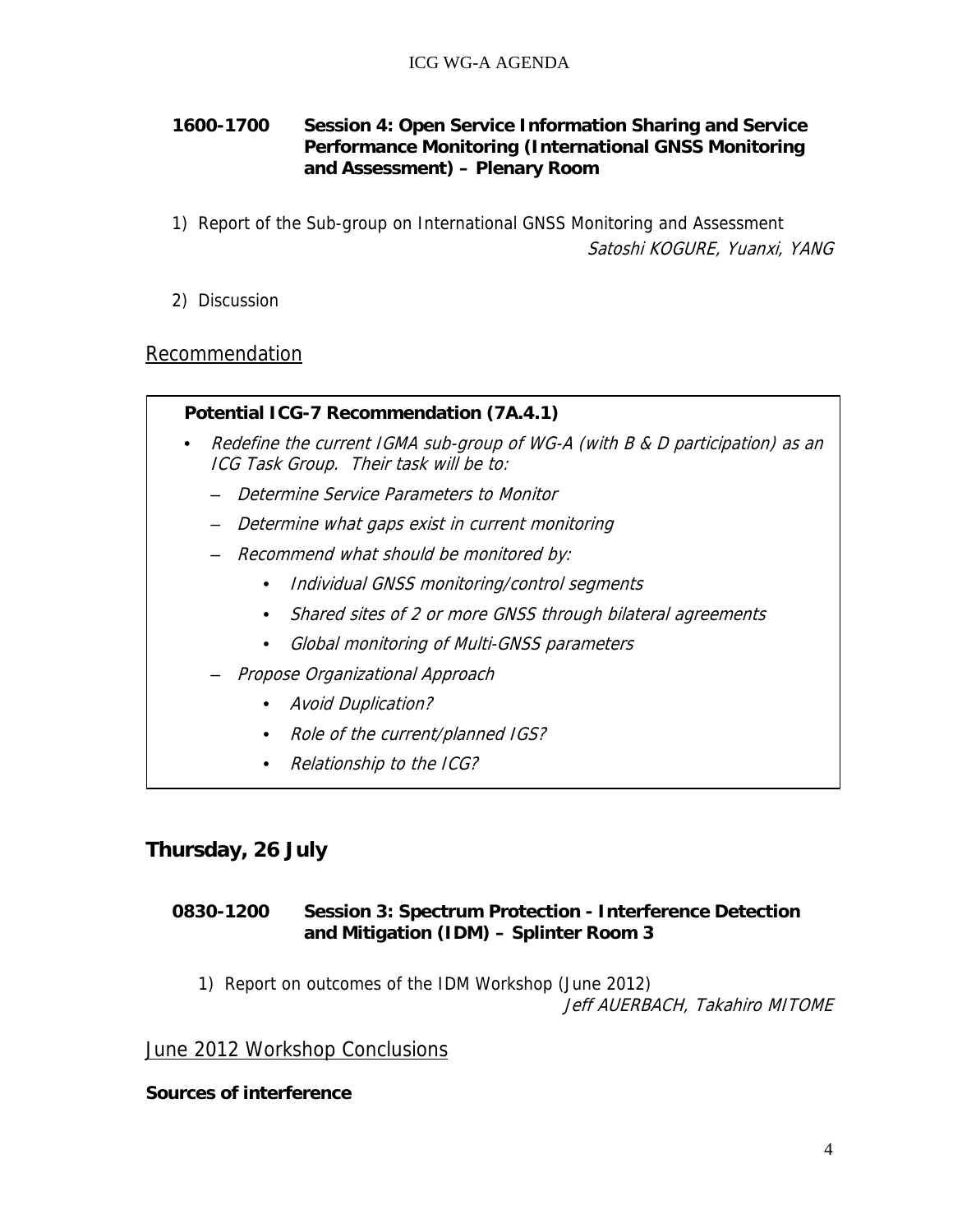#### ICG WG-A AGENDA

1. The ICG should develop educational material such as a downloadable pamphlet or other web content on sources of interference to GNSS. The material should include an explanation why radio navigation satellite services (RNSS) are different than radio communications services and more vulnerable to interference

### **RNSS Spectrum Protection**

- 2. The ICG should recommend that its member state participants identify a suitable GNSS monitoring site or operations center to be recognized by the ITU as an official part of its International interference monitoring network.
- 3. ICG system providers should be reminded to adhere to the existing template for sharing information between service providers and should exchange information related to domestic spectrum management activities applicable to GNSS.

### **Current and future information sharing, dissemination, collaboration and standardization**

4. The ICG should compare the existing ITU interference report to the reporting form used by the U.S. and other forms under development in order to develop a guideline or best practice for GNSS interference reporting.

### **Concepts and Techniques for Interference Detection**

5. The ICG should consider initiating a process to develop guidelines for mobile GNSS device manufacturers that are interested in contributing interference detection information to national reporting authorities or automated detection networks

### **Continuation of IDM Workshops**

6. System providers and ICG participants should identify experts to participate in the next IDM workshop and reach a consensus on the next meeting date and location.

## Actions and Recommendations

### **Potential ICG-7 Recommendation (7A.3.1) - Education & Outreach Regarding Sources of GNSS Interference**

The ICG should develop educational material such as a downloadable pamphlet or other web content on sources of interference to GNSS. The material should include an explanation why radio navigation satellite services (RNSS) are different than radio communications services and more vulnerable to interference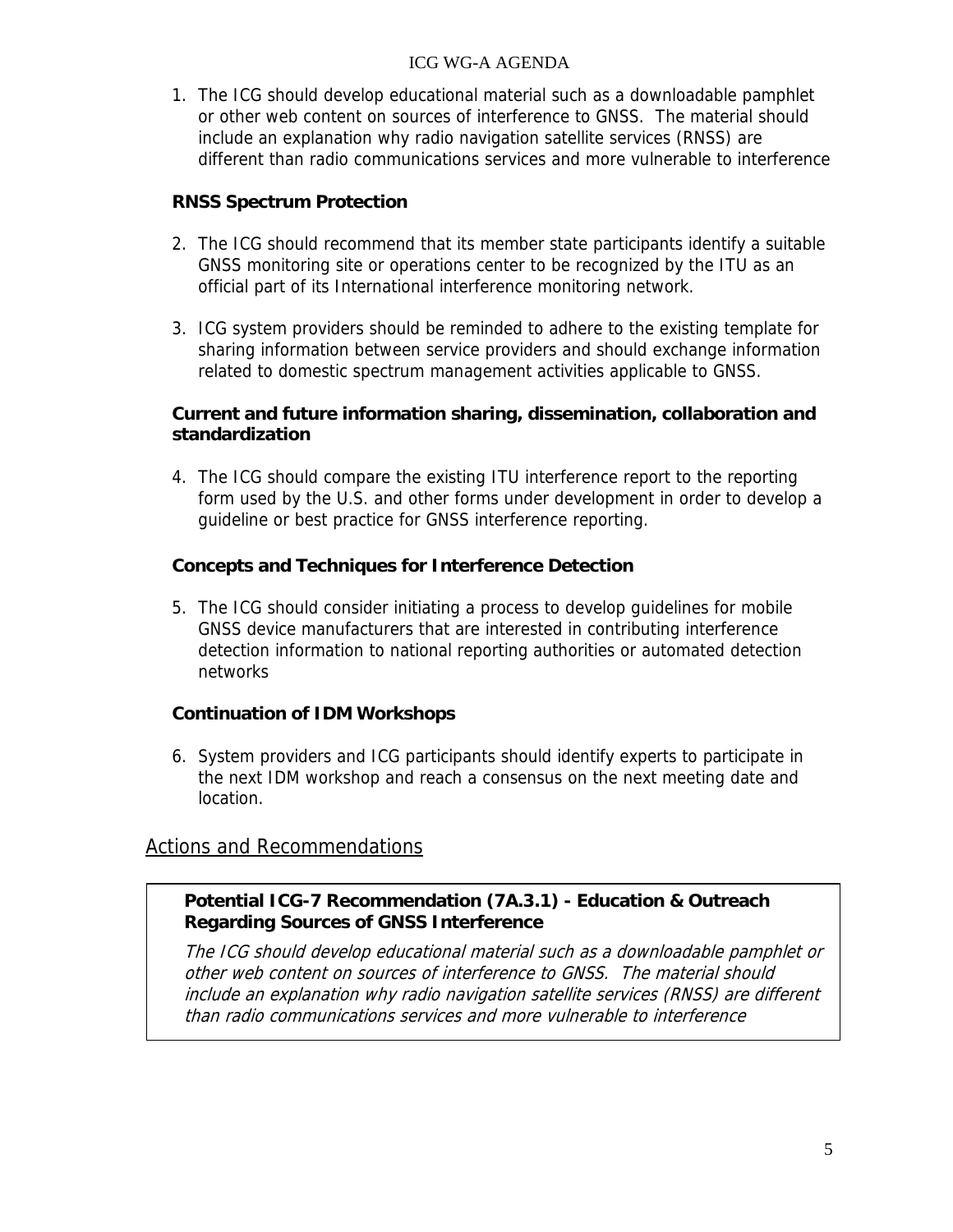- **Related Actions to WG-A:** 
	- Members, with the EU as Lead, will develop sample educational material on GNSS Interference to present at ICG-7 in conjunction with this recommendation.
	- The involvement of the ITU will be pursued by the WG

### **Potential ICG-7 Recommendation (7A.3.2) - Continuation of IDM Workshops**

- The ICG should sponsor additional GNSS Interference Detection & Mitigation (IDM) Workshops
	- System Providers and ICG participants are encouraged to identify experts to participate in the next workshop, scheduled to occur in Honolulu, Hawaii in conjunction with the ION Pacific PNT Meeting, April 22-25, 2013
	- Specific expertise desired includes:
		- o ITU Radio Bureau officials
		- o Spectrum Regulators from System Providers and Administrations in the Asia-Pacific Region
		- o Representatives of the mobile telecommunications and automotive electronics industries utilizing GNSS
		- o IGS and National GNSS reference station network developers
- **Related Action to WG-A:** Members will provide feedback to the Co-Chairs on their ability to attend the proposed workshop and recruit desired expert attendees by September 30, 2012
- **Additional Actions:**
	- **WG-A Co-Chairs** will request that the ITU-BR representative to the ICG provide the working group with the current list of ITU-recognized interference monitoring network sites
	- **WG-A Co-Chairs** will redistribute the existing ICG Providers Forum template for sharing information between service providers
	- **WG-A Members** will compare the existing ITU interference report to the GNSS-specific reporting form used by the U.S. and any other GNSS-specific forms under development. Provide views on whether a standardized form is desirable at the ICG-7 WG-A meeting